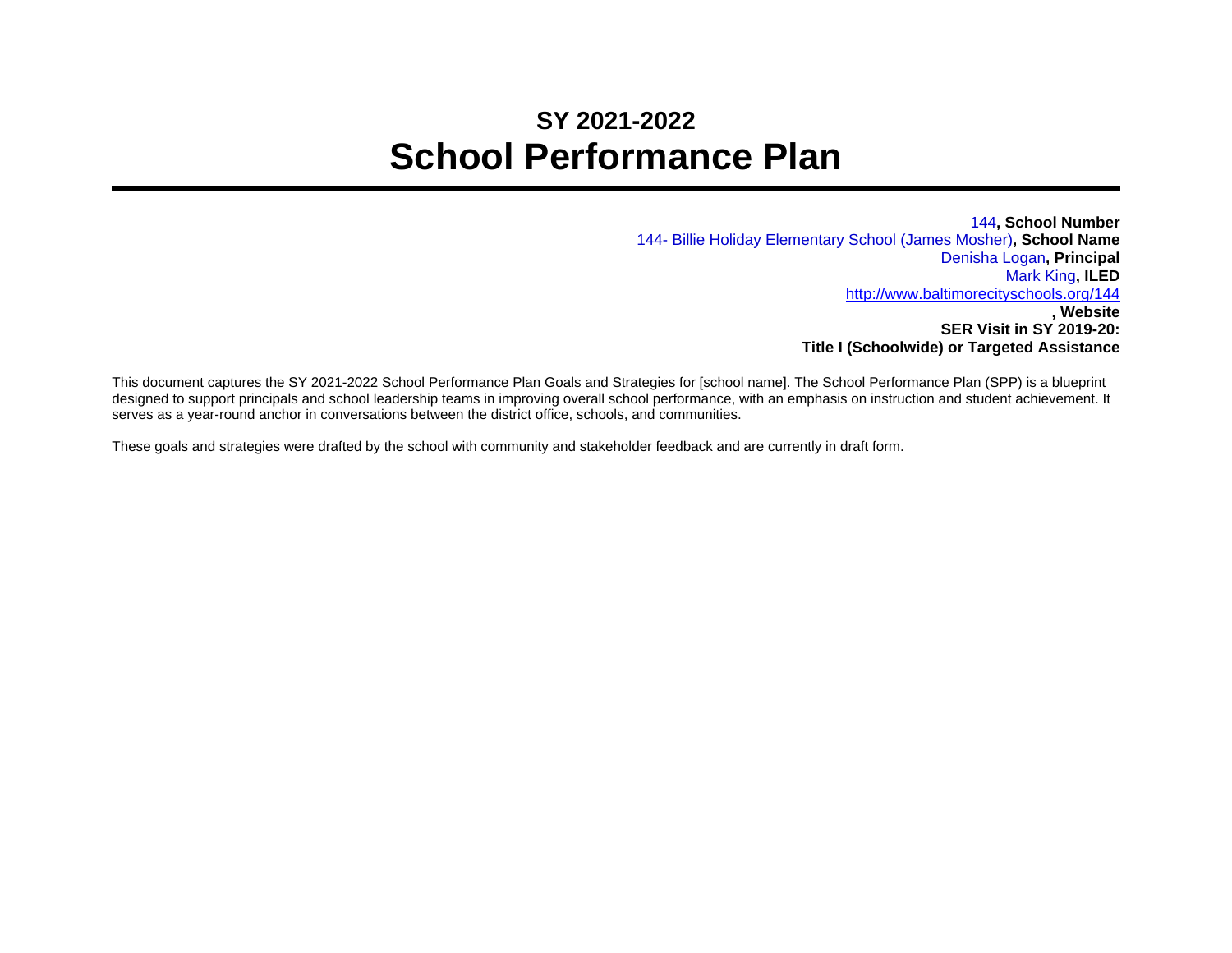| <b>Literacy Plan</b>                                                            |                                                                                                                                                              |  |
|---------------------------------------------------------------------------------|--------------------------------------------------------------------------------------------------------------------------------------------------------------|--|
| <b>SMART Goal #1</b>                                                            | At BOY SY22, 75% of students in grades K-2 performed Below and Well Below on the Dibels assessment. We will<br>decrease this percent at EOY from 75% to 65%. |  |
| <b>Evidence-Based Strategy 1:</b><br>In School Academic Intervention Strategies |                                                                                                                                                              |  |
| <b>Evidence-Based Strategy 2:</b><br>Scheduling to empower collaboration        |                                                                                                                                                              |  |
| <b>Evidence-Based Strategy 3:</b>                                               |                                                                                                                                                              |  |

| <b>Literacy Plan</b>              |  |  |
|-----------------------------------|--|--|
| <b>SMART Goal #1</b>              |  |  |
| <b>Evidence-Based Strategy 1:</b> |  |  |
| <b>Evidence-Based Strategy 2:</b> |  |  |
| <b>Evidence-Based Strategy 3:</b> |  |  |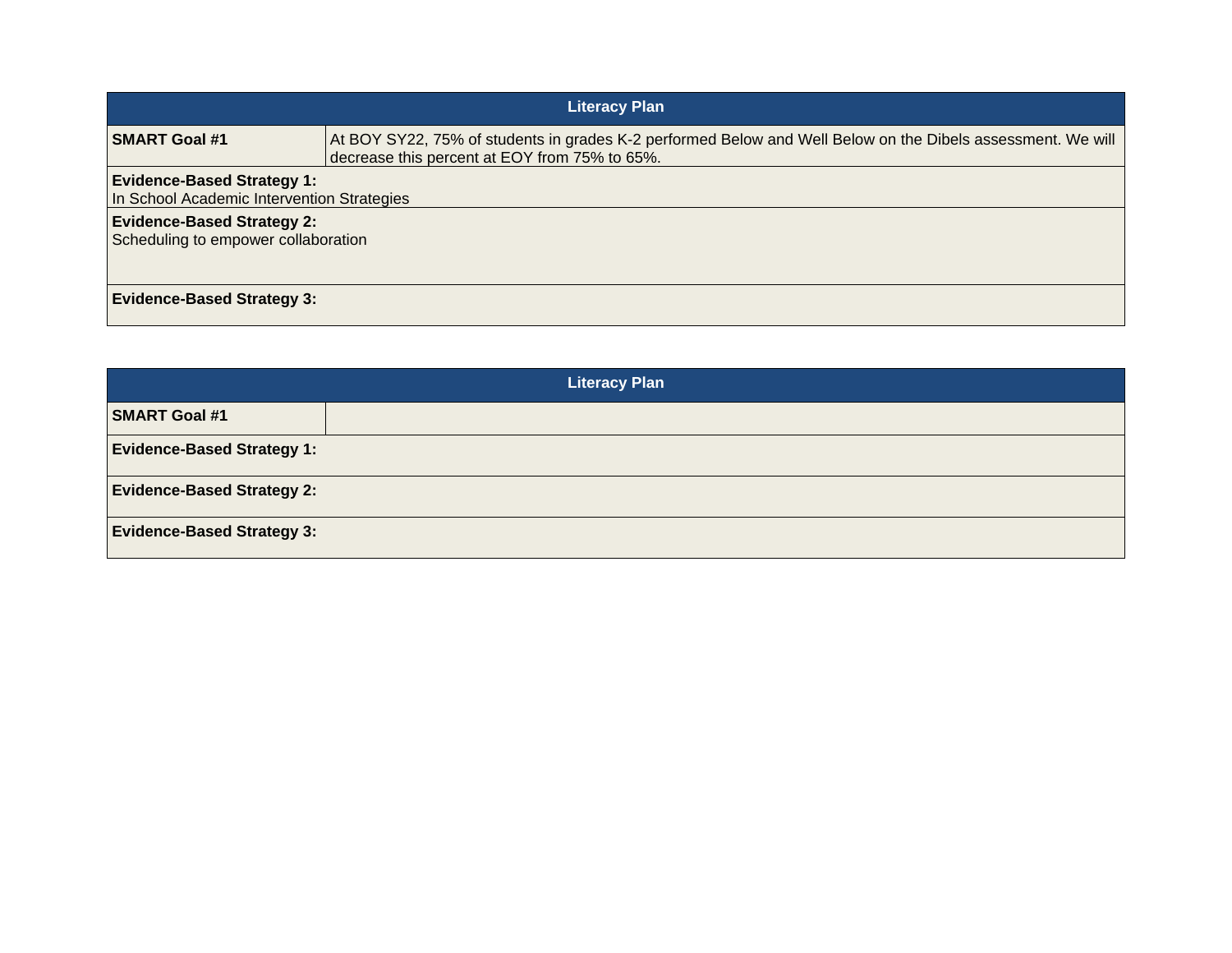| <b>Math Plan</b>                                                                                              |                                                                                                                                      |  |
|---------------------------------------------------------------------------------------------------------------|--------------------------------------------------------------------------------------------------------------------------------------|--|
| <b>SMART Goal</b>                                                                                             | At BOY SY22, 78% of students performed 2+ Grade Levels Below on the iReady. We will decrease this percent at<br>EOY from 78% to 68%. |  |
| <b>Evidence-Based Strategy 1:</b><br>In School Academic Intervention Strategies                               |                                                                                                                                      |  |
| <b>Evidence-Based Strategy 2:</b><br>Scheduling to empower collaboration<br><b>Evidence-Based Strategy 3:</b> |                                                                                                                                      |  |
|                                                                                                               |                                                                                                                                      |  |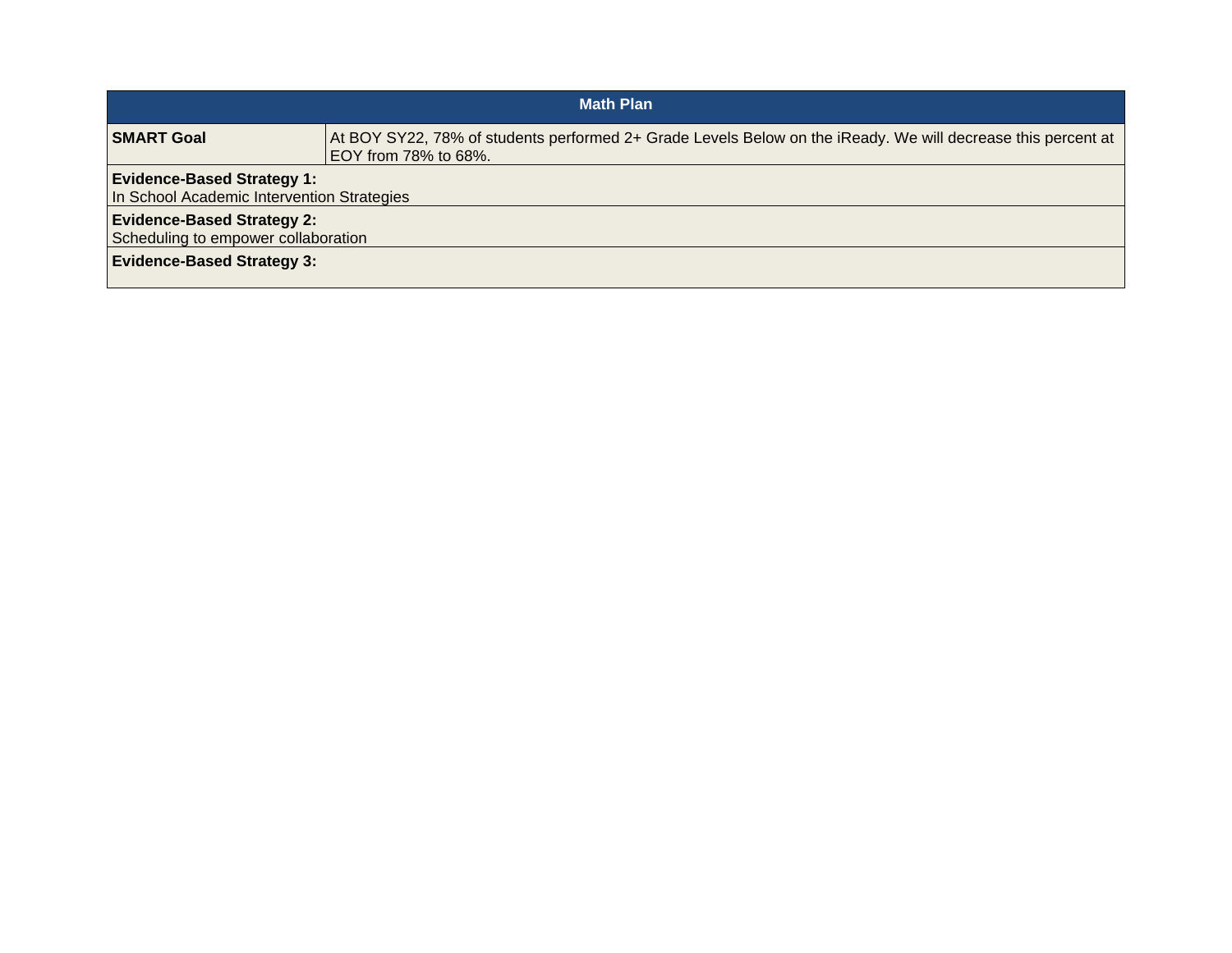| <b>Student Wholeness Plan</b>     |                                                                   |
|-----------------------------------|-------------------------------------------------------------------|
| <b>SMART Goal</b>                 | The EOY average cumulative attendance rate will be 82% or higher. |
| <b>Evidence-Based Strategy 1:</b> |                                                                   |
| <b>Evidence-Based Strategy 2:</b> |                                                                   |
| <b>Evidence-Based Strategy 3:</b> |                                                                   |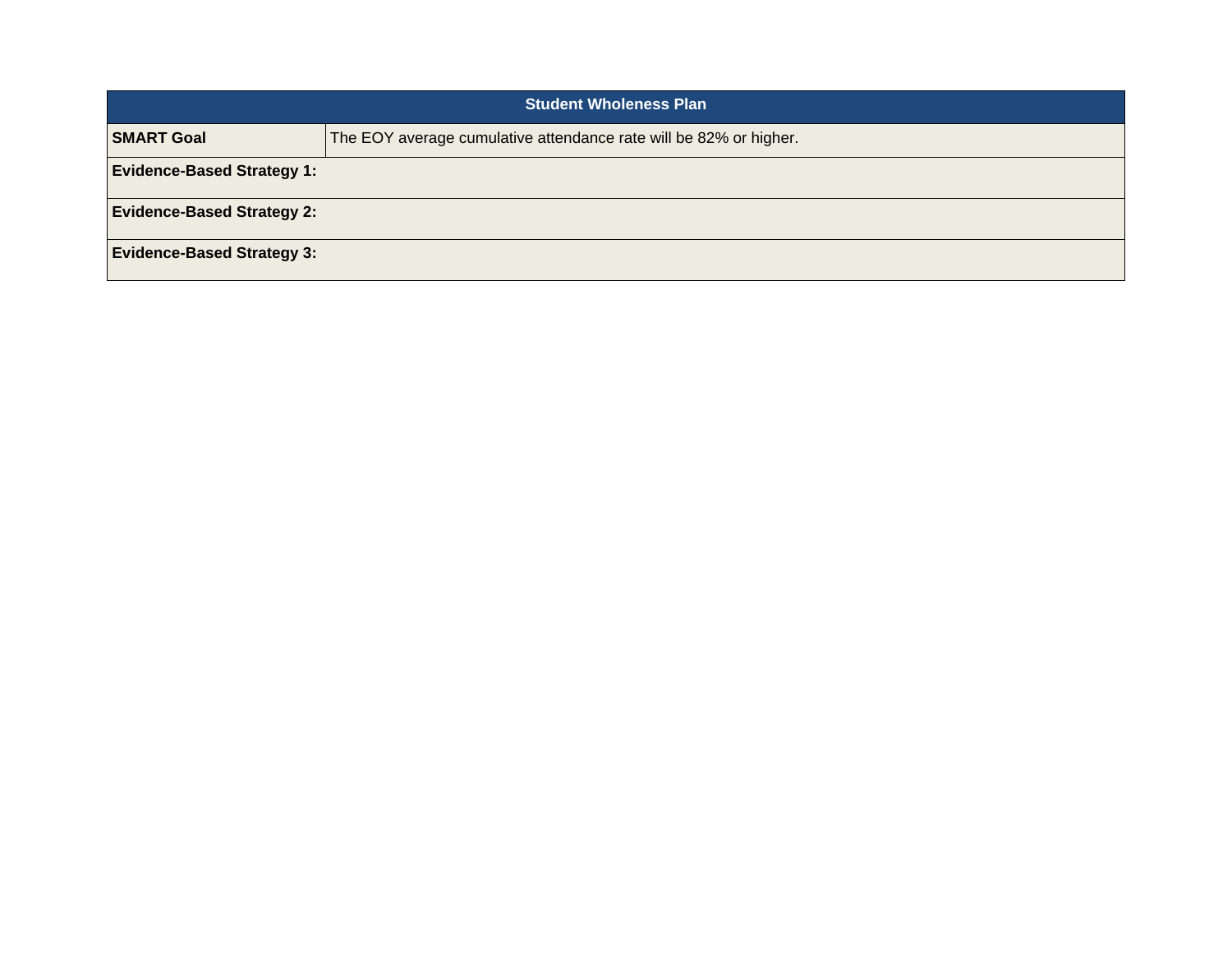| 4th Goal Selection: K-5 Literacy (PK-8 School)                                  |                                                                                                                                                                                   |  |
|---------------------------------------------------------------------------------|-----------------------------------------------------------------------------------------------------------------------------------------------------------------------------------|--|
| <b>SMART Goal</b>                                                               | At BOY SY22, 81% of students in the Citywide Programs grades K-2 performed Below and Well Below on the<br>Dibels assessment. We will decrease this percent at EOY from 81% to 61% |  |
| <b>Evidence-Based Strategy 1:</b><br>In School Academic Intervention Strategies |                                                                                                                                                                                   |  |
| <b>Evidence-Based Strategy 2:</b><br>Scheduling to empower collaboration        |                                                                                                                                                                                   |  |
| <b>Evidence-Based Strategy 3:</b>                                               |                                                                                                                                                                                   |  |